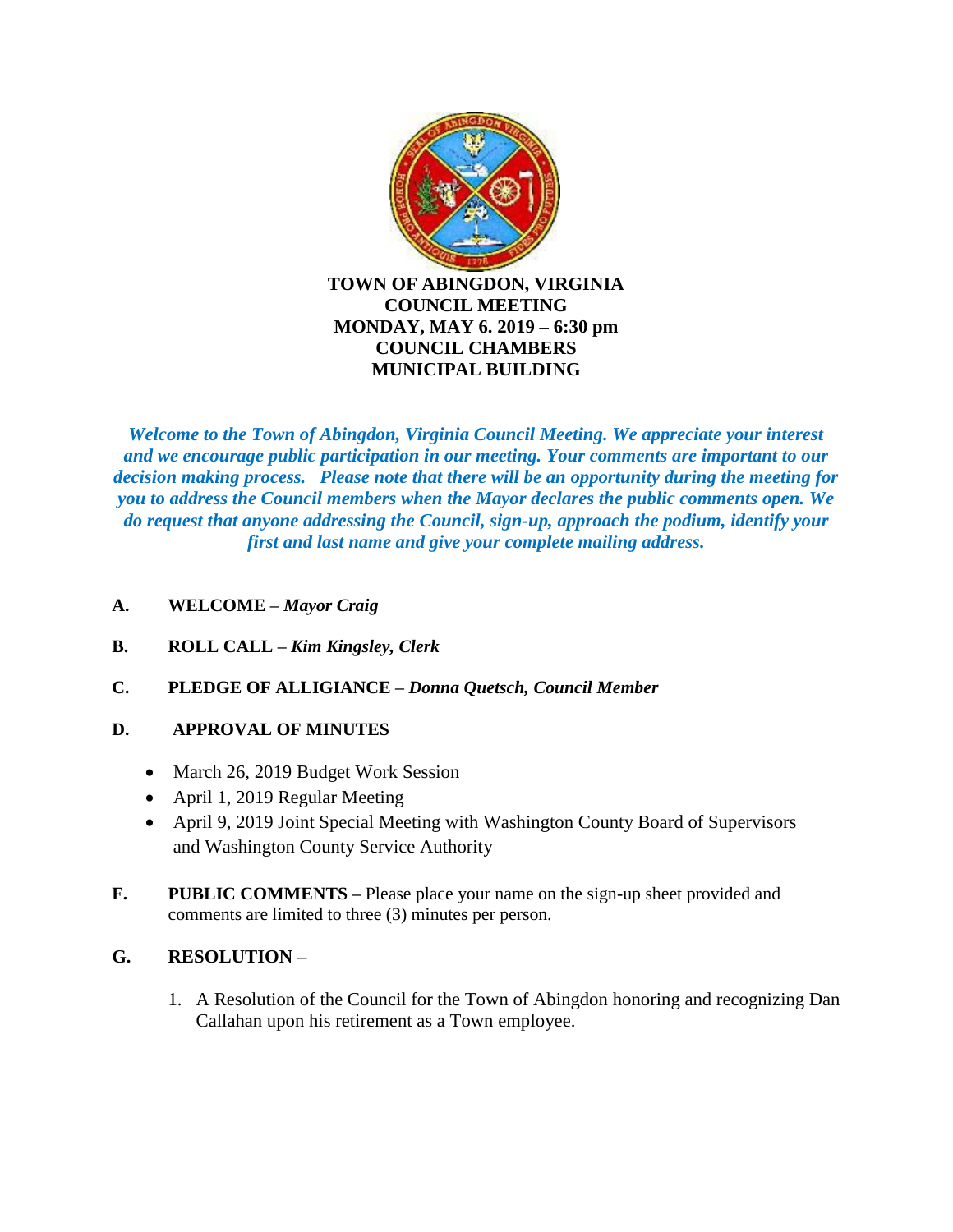# **H. PROCLAMATION –**

- 1. Proclamation designating May 12-18, 2019 as Virginia Police Week
- 2. Proclamation designating May 5-11, 2019 Municipal Clerk's Week
- 3. Proclamation designating May, 2019 as Business Appreciation Month

# **I. PETITIONS, PUBLIC HEARINGS AND FIRST READING OF ORDINANCES -**

- 1. **Public Hearing and First Reading -** An Ordinance of the Council of the Town of Abingdon, Virginia to Repeal, Amend and Reenact Article II, Noise, Section 30 of the Code of the Town of Abingdon**. –** *Jason Boswell, Director of Planning*
	- *2.* **Public Hearing –** Consideration of proposed partial road closure of Hagy Street, namely 0.04 miles or 225 linear feet to be closed to vehicular traffic for the Urban Trail. **-** *Matt Bolick, Director of Public Services and Construction*
	- *3.* **Public Hearing First Reading –** An Ordinance of the Council for the Town of Abingdon, Virginia proposing a budget for the Town of Abingdon, Virginia and to make appropriation for the current expenses of the Town and to fix a tax rate upon real and personal property, to fix all other local tax rates and fees and rates on utility services for the fiscal year beginning July 1, 2019 and ending June 30, 2019. **–** *Chuck Banner, Director of Finance/Treasurer*
	- 4. Consideration of final plat for proposed subdivision of property, Colonial Square AVA, LLC, owner, 525 Village Blvd, consisting of 7.728± acres, more or less, and currently zoned B-2; Tax Map No. 017-17-9; *– Jason Boswell, Director of Planning*

### **J. SECOND READINGS – NONE**

# **K. CONSIDERATION OF BIDS - NONE**

### **L. REPORTS FROM THE TOWN MANAGER**

- 1. Statement from Kenneth F. Vittum, Former Interim Town Manager
- 2. Statement from James Morani, Town Manager

### **M. OLD BUSINESS/MATTERS NOT ON THE AGENDA**

- 1. Discussion regarding civic club/organization sign located on Main Street *Cindy Patterson, Vice Mayor*
- 2. Discussion regarding creation of a Finance Committee and appointing two members of Council to that Committee – *Mayor Wayne Craig*